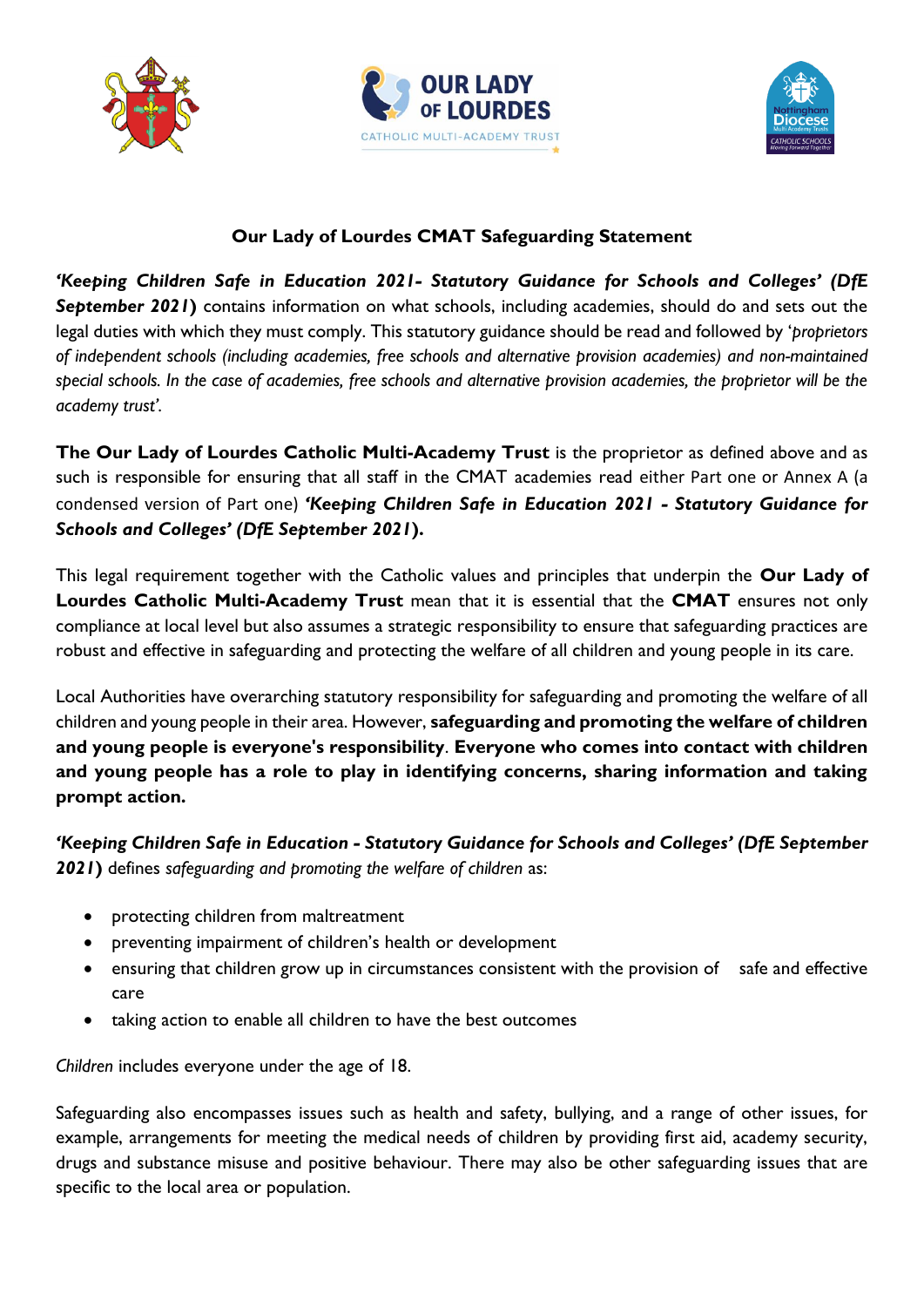The **Our Lady of Lourdes Catholic Multi-Academy Trust** is wholly committed to ensuring that all children and young people are cared for in a safe, nurturing and secure environment in our academies.

To fulfil this commitment, we have robust systems in place for:

- Policy and procedures
- Safe recruitment of staff and volunteers
- CMAT responsibilities
- Training

### **Policy and procedure**

Child Protection/Safeguarding policies must be reviewed and agreed on an annual basis to ensure that key messages from legislation and guidance are embedded within all of our academies. Policy and procedures are developed using *Keeping Children Safe in Education* (September 2021) and *Working Together to Safeguard Children* (July 2019) and other key Government guidance. The **Our Lady of Lourdes Catholic Multi-Academy Trust** will follow clear policies for dealing with allegations against people who work with children. There will be a clear Whistleblowing policy in place.

Additional support and challenge is made to ensure that other safeguarding policies and procedures are effective such as E-Safety, Anti Bullying, Codes of Conduct, Pupil Behaviour and Attendance.

The **Our Lady of Lourdes Catholic Multi-Academy Trust** expects that each academy will follow the guidance and child protection procedures provided by their Local Safeguarding Children Board and Local Authority children's services departments.

#### **Safe recruitment of staff and volunteers**

Safer recruitment is an important part of safeguarding children and is the first step to safeguarding and promoting the welfare of children in education.

The **Our Lady of Lourdes Catholic Multi-Academy Trust** sees it is vital that there is a culture of safe recruitment and has adopted recruitment procedures that will deter, reject and identify people who might be unsuitable to work with children and young people.

All elements of our Safer Recruitment policy ensure that the recruitment and selection processes outlined:

- meet the requirements of *Keeping Children Safe in Education* (September 2021) are robust
- have relevant vetting and checking procedures
- include a robust induction
- provide an ongoing training infrastructure

The policy outlines the steps that the **Our Lady of Lourdes Catholic Multi-Academy Trust** will take to ensure those employed in our academies are safe to work with children and young people and its main purpose is: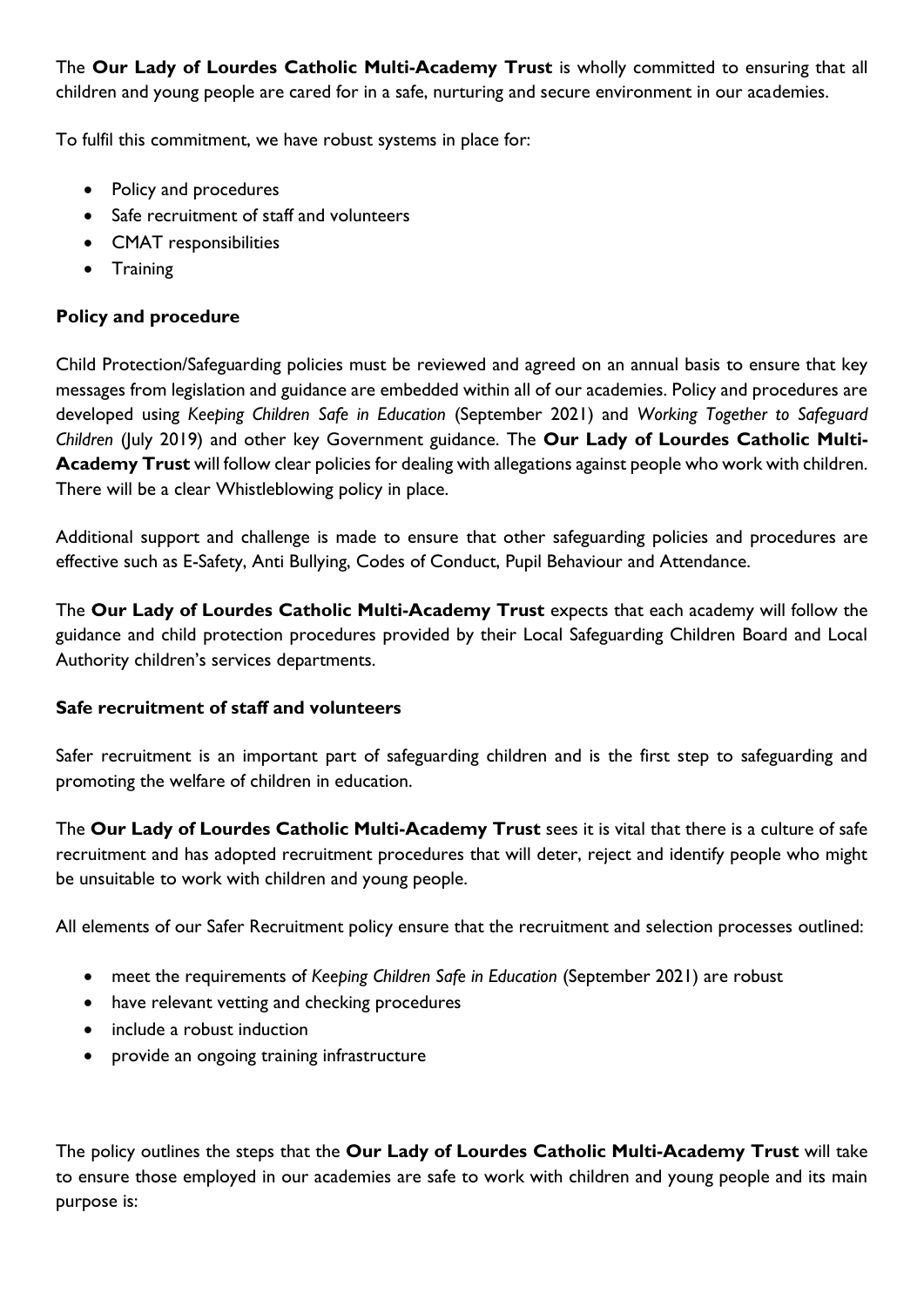- to prevent unsuitable people working within our academies
- to attract the best possible candidates to work in our academies
- to create and maintain a safe workforce

The **Our Lady of Lourdes Catholic Multi-Academy Trust** will provide clear guidance, expectations, challenge and support to all academies to maintain a single central record to provide reassurance that all staff and volunteers are recruited safely.

### **CMAT responsibilities**

The **Our Lady of Lourdes Catholic Multi-Academy Trust** is committed to the following core safeguarding principles:

- A designated safeguarding lead and a designated governor for safeguarding
- The Trust's responsibility to safeguard and promote the welfare of children is of paramount importance
- All children, regardless of age, gender, ability, culture, race, language, religion or sexual identity, have equal rights to protection
- Children who are safe and feel safe are better equipped to learn
- A culture of listening to children and take account of their wishes and feelings
- The Trust is committed to safeguarding and promoting the welfare of children and young people and expects all staff, volunteers, governors and directors to share this commitment
- All staff, volunteers, governors and directors have an equal responsibility to act on any suspicion or disclosure that may suggest a child is at risk of harm at home, in the community or in an academy
- Arrangements for working together with other agencies and for sharing information with other professionals
- If, at any point, there is a risk of immediate serious harm to a child a referral will be made to Children's Social Care immediately
- All staff members will maintain an attitude of 'it could happen here' where safeguarding is concerned. When concerned about the welfare of a child, staff members are to always act in the interests of the child
- Peer on peer/child on child abuse, sexual violence and sexual harassment will be met with an immediate response by schools and supported by the Trust.
- Pupils and staff involved in child protection issues will receive appropriate support
- Policies and procedures are in place for reporting allegations made against or concerns raised in relation to teachers, including supply teachers, other staff, volunteers or contractors
- Policies will be reviewed at least annually unless an incident or new legislation or guidance suggests the need for an interim review
- Implement appropriate safeguarding responses to children who go missing from education
- Fulfil all of their statutory responsibilities in respect of safeguarding and promoting the welfare of children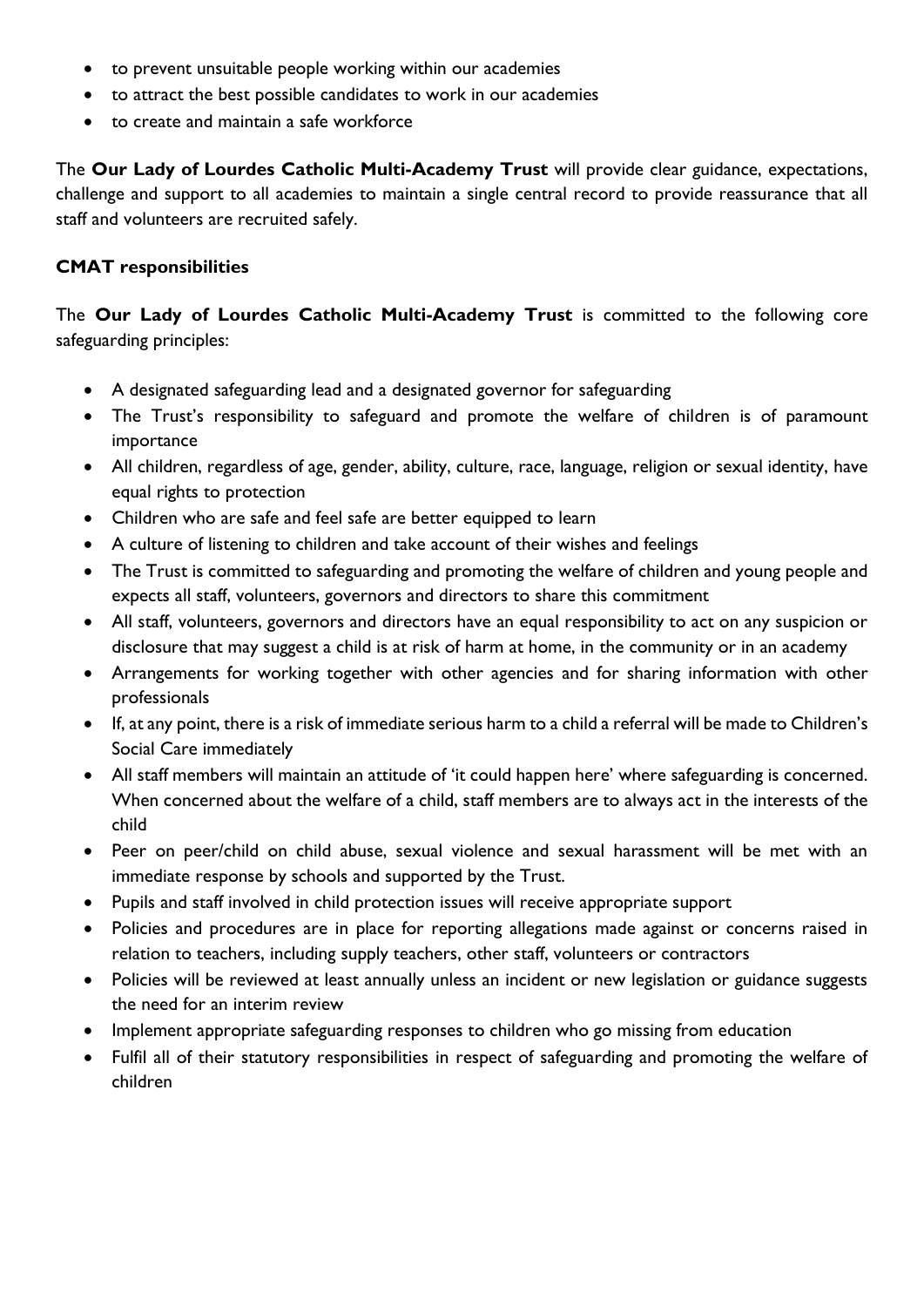# **Training**

The **Our Lady of Lourdes Catholic Multi-Academy Trust** will ensure that academies comply with training requirements as defined in *Keeping Children Safe in Education* (September 2021):

- All school staff must undergo safeguarding and child protection training at induction. This training should be updated regularly. It should also be in line with advice from the local safeguarding children board (LSCB)
- Safeguarding training during induction should give staff an awareness of the school's safeguarding systems. Induction training should also cover:
	- The child protection policy
	- The staff behaviour policy/code of conduct (training should cover the school's whistle-blowing procedures)
	- The role of the designated safeguarding lead (DSL)
- The DSL and any deputy DSLs should undergo training that provides them with the knowledge and skills needed to perform the role. This training should be updated every two years
- The DSL should undertake training on the government's anti-radicalisation strategy, Prevent. All staff, volunteers and governors receive PREVENT training
- The knowledge and skills of the DSL and deputies should be updated 'at regular intervals'.
- Safer recruitment training is completed for required staff, governors and directors
- Our academies are additionally required to ensure all staff, volunteers and governors have opportunities to explore learning in relation to female genital mutilation, honour based violence, other local and national priorities, managing allegations and E- Safety
- Consider how children may be taught about safeguarding, including online, through teaching and learning opportunities as part of a broad and balanced curriculum
- Appoint a designated teacher to promote the educational achievement of children who are looked after and ensure that staff have the skills, knowledge and understanding necessary to keeping looked after children safe.

# The **Our Lady of Lourdes Catholic Multi-Academy Trust will also:**

- Monitor the quality of safeguarding practices and their impact on outcomes for children across the CMAT and provide regular reports to the Chief Executive Officer and the CMAT Board of Directors
- Work with local governing bodies to ensure that the performance of vulnerable children is effectively monitored and that appropriate support is made available to those children who are at risk of achieving poor outcomes because they are a Child in Need, subject to Child Protection plans or who are Looked After
- Liaise with local authority lead professionals for safeguarding, Safeguarding Childrens Partnerships, Ofsted, Education and Skills Funding Agency and other agencies as required
- Produce an annual safeguarding action plan as part of the CMAT's strategic business planning arrangements
- Commission external challenge and support where appropriate to ensure academies meet their statutory responsibilities in respect of safeguarding and promoting the welfare of children